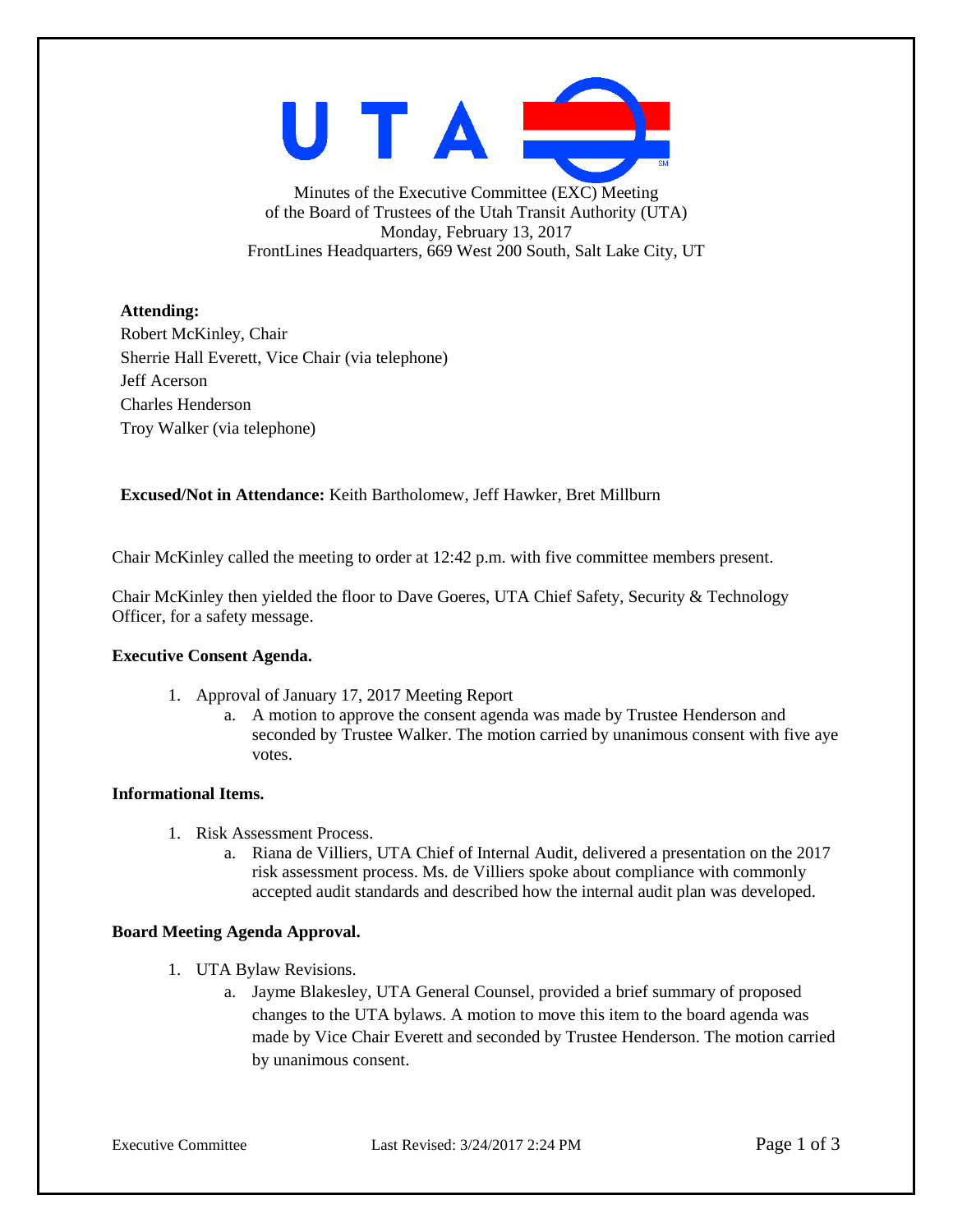- 2. Board Process Policy 4.1.13 Employment of Relatives.
	- a. Mr. Blakesley outlined the history of the policy. He stated that while this policy is new, in the past the board was governed on employment of relatives by a corporate policy. Discussion ensued. Questions were posed by the EXC and answered by Mr. Blakesley. Trustee Henderson suggested that should the policy be approved, a copy be provided to appointing authorities. Vice Chair Everett suggested that in addition to the policy, an explanation of the supervisory capacity of the board and potential conflicts be given to appointing authorities. A motion to forward the policy to the board agenda was made by Trustee Walker and seconded by Trustee Acerson. The motion carried by unanimous consent.
- 3. New Committee Structure.
	- a. Vice Chair Everett reviewed the new committee structure. A motion to forward this item to the board agenda was made by Trustee Henderson and seconded by Trustee Walker. The motion carried by unanimous consent.
- 4. South Jordan Transit-Oriented Development (TOD) Property Disposition/Acquisition.
	- a. Paul Drake, UTA Manager of Transit-Oriented Development, gave a presentation on proposed changes to the South Jordan TOD site plan. Discussion ensued. Questions were posed by the board and answered by Mr. Drake. A motion to forward this item to the board agenda was made by Trustee Walker and seconded by Trustee Henderson. The motion carried by unanimous consent.
- 5. Clearfield Property Disposition.
	- a. Mr. Drake outlined the proposed property. A motion to forward this item to the board agenda was made by Trustee Henderson and seconded by Trustee Acerson. The motion carried by unanimous consent.
- 6. Utah Legislative and Federal Update.
	- a. No update was given. Staff indicated that the legislative and federal update topic was included on the EXC agenda for the purpose of forwarding it to the board agenda. A motion to forward this item to the board agenda was made by Trustee Acerson and seconded by Trustee Henderson. The motion carried by unanimous consent.
- 7. Board Retreat.
	- a. Trustee Henderson summarized the discussion regarding the board retreat that took place at the Long-Term Planning & Vision Committee meeting held on Wednesday, February 8. Trustee Henderson asked that the EXC add a discussion on the retreat to the board agenda. A motion to forward the item to the board agenda was made by Trustee Acerson and seconded by Trustee Henderson. The motion carried by unanimous consent.

**Closed Session.** Chair McKinley indicated there were matters to be discussed in closed session relative to real property. A motion to move into closed session was made by Trustee Henderson and seconded by Trustee Acerson. The motion carried by unanimous consent and the EXC moved into closed session at 1:20 p.m.